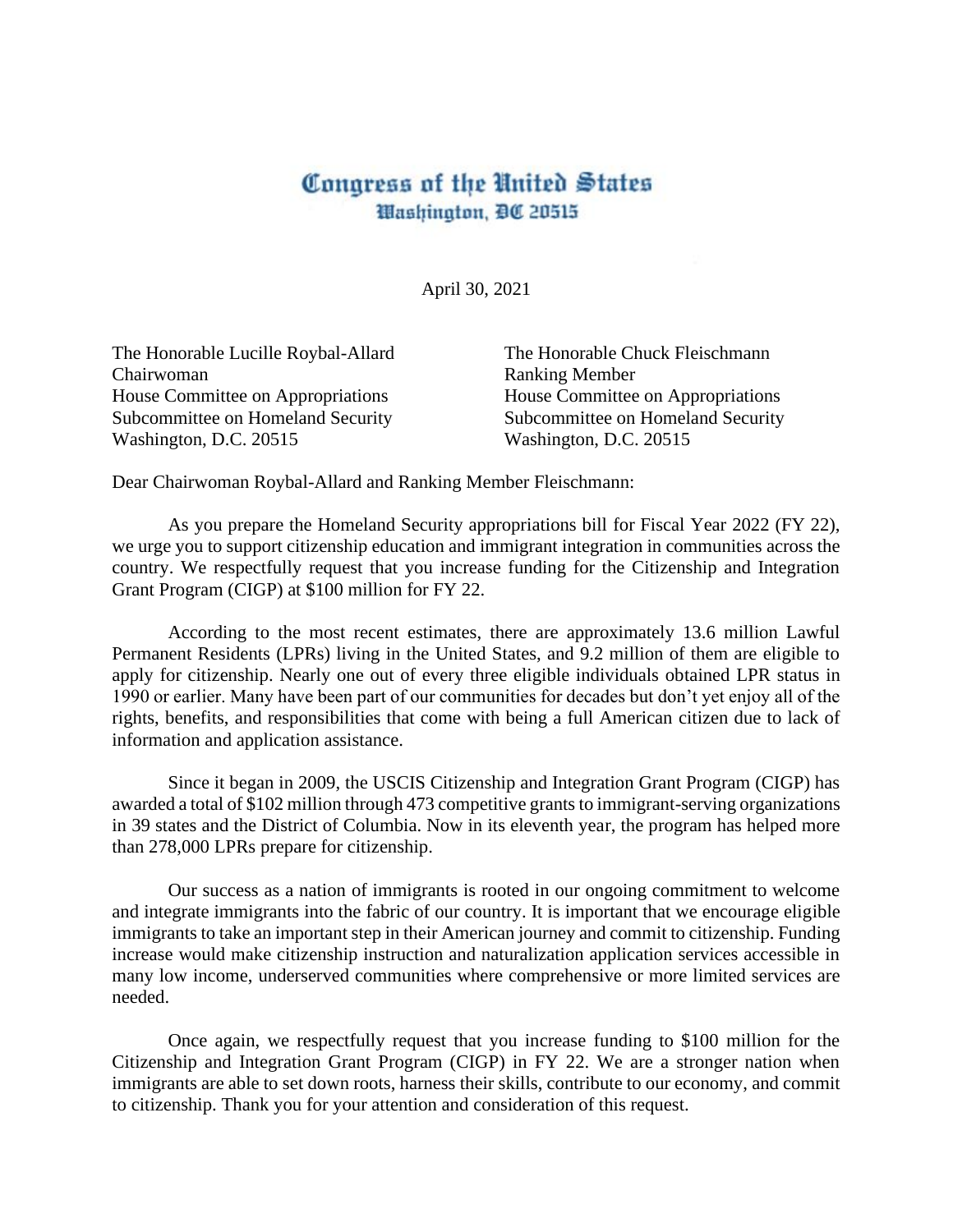Sincerely,

 $\frac{1}{\partial}$  . Long  $\overline{\mathcal{L}}$ 

JIMMY GOMEZ Member of Congress

\_\_\_\_\_\_\_\_\_\_\_\_\_\_\_\_\_\_\_\_\_\_

Member of Congress

\_\_\_\_\_\_\_\_\_\_\_\_\_\_\_\_\_\_\_\_\_\_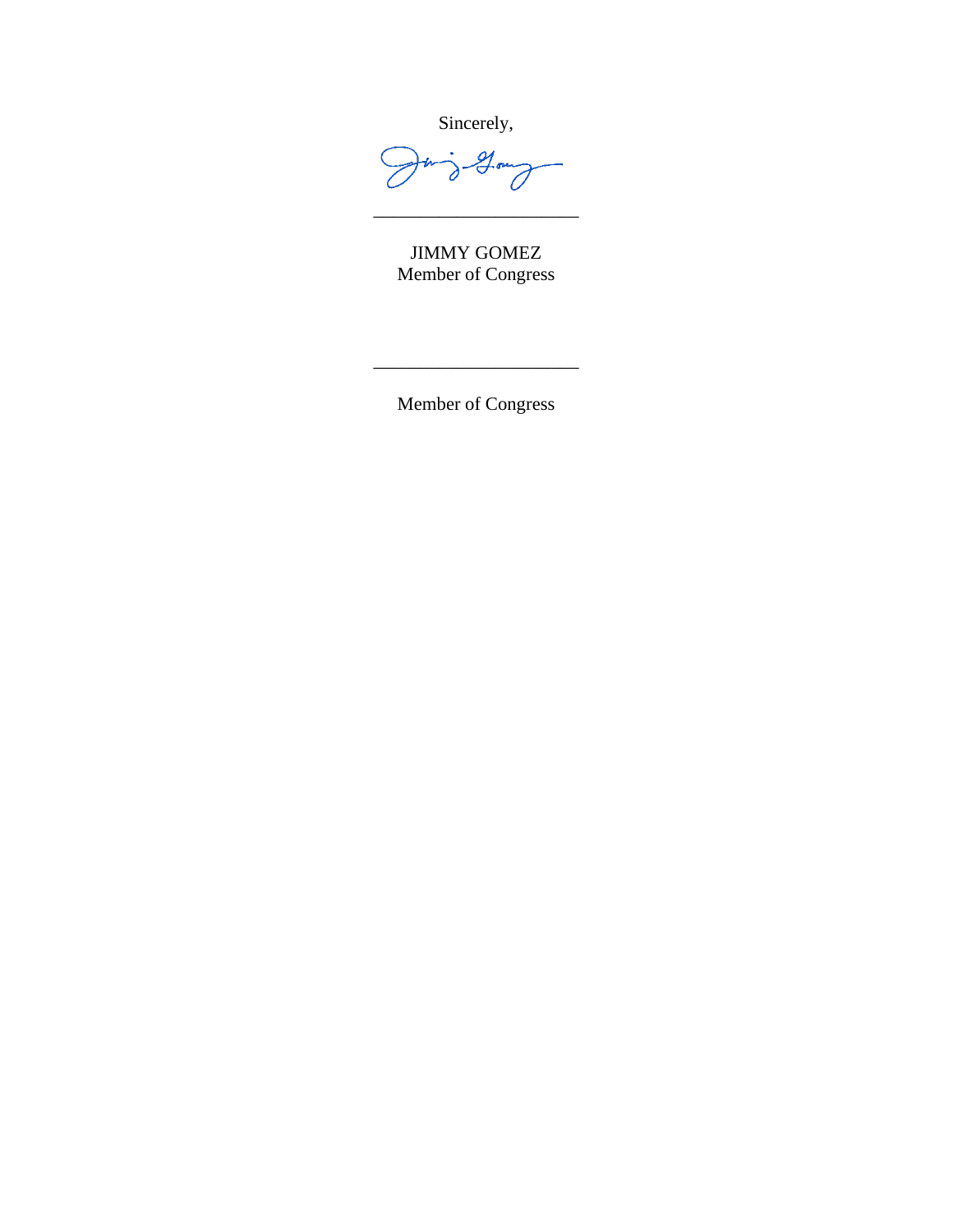## **Citizenship and Integration Grant Program, FY22 List of Signatories April 28, 2021**

 $/s/$ NANETTE DIAZ BARRAGÁN Member of Congress

 $\sqrt{s}$ EARL BLUMENAUER Member of Congress

/s/ JULIA BROWNLEY Member of Congress

 $\sqrt{s}$ TONY CÁRDENAS Member of Congress

 $\sqrt{s}$ JUDY CHU Member of Congress

 $\sqrt{s}$ JIM COSTA Member of Congress

 $\sqrt{s}$ SYLVIA R. GARCIA Member of Congress

/s/ JESÚS G. "CHUY" GARCÍA Member of Congress

 $\sqrt{s}$ AL GREEN Member of Congress

/s/ RAÚL GRIJALVA Member of Congress

 $\sqrt{s}$ PRAMILA JAYAPAL Member of Congress

 $\sqrt{s}$ BARBARA LEE Member of Congress

 $\sqrt{s}$ TED W. LIEU Member of Congress

/s/ ZOE LOFGREN Member of Congress

 $\sqrt{s}$ ALAN LOWENTHAL Member of Congress

 $\sqrt{s/}$ DORIS MATSUI Member of Congress

 $/s/$ JAMES P. MCGOVERN Member of Congress

 $\sqrt{s}$ JERROLD NADLER Member of Congress

 $\sqrt{s}$ GRACE F. NAPOLITANO Member of Congress

 $\sqrt{s/}$ ELEANOR HOLMES NORTON Member of Congress

 $\sqrt{s}$ JIMMY PANETTA Member of Congress

 $\sqrt{s}$ LINDA T. SÁNCHEZ Member of Congress

 $\sqrt{s}$ JAN SCHAKOWSKY Member of Congress

 $\sqrt{s}$ ALBIO SIRES Member of Congress

 $\sqrt{s}$ ELISSA SLOTKIN Member of Congress

 $\sqrt{s}$ ADAM SMITH Member of Congress

 $\sqrt{s}$ DARREN SOTO Member of Congress

 $\sqrt{s}$ THOMAS R. SUOZZI Member of Congress

 $\sqrt{s}$ MARK TAKANO Member of Congress

 $\sqrt{s}$ RASHIDA TLAIB Member of Congress